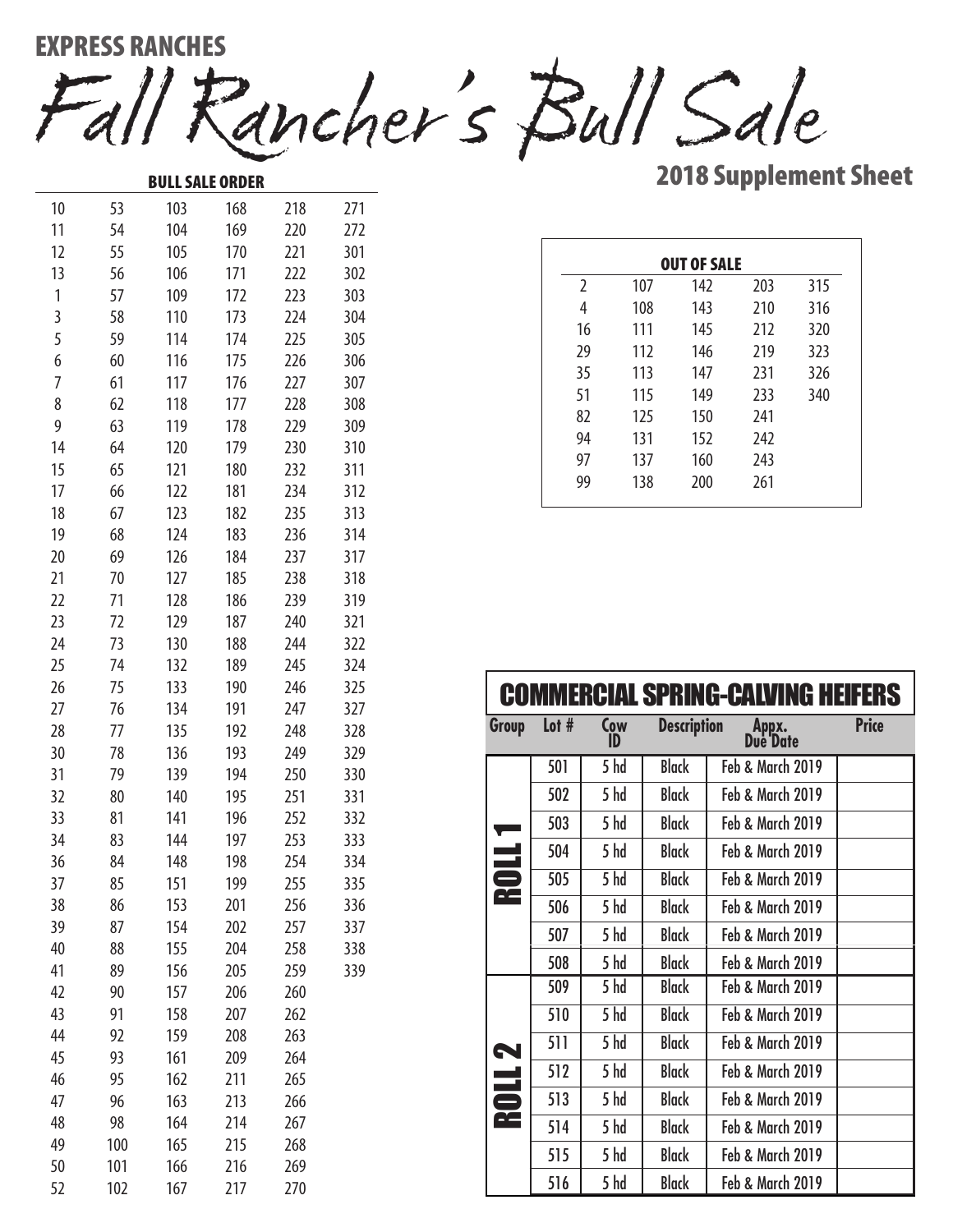| <b>COMMERCIAL SPRING-CALVING HEIFERS</b> |       |                   |                    |                   |              |  |  |  |
|------------------------------------------|-------|-------------------|--------------------|-------------------|--------------|--|--|--|
| Group                                    | Lot # | Cow<br>ID         | <b>Description</b> | Appx.<br>Due Date | <b>Price</b> |  |  |  |
|                                          | 517   | 5hd               | <b>Black</b>       | Feb & March 2019  |              |  |  |  |
|                                          | 518   | 5 hd              | <b>Black</b>       | Feb & March 2019  |              |  |  |  |
|                                          | 519   | 5hd               | <b>Black</b>       | Feb & March 2019  |              |  |  |  |
|                                          | 520   | 5 hd              | <b>Black</b>       | Feb & March 2019  |              |  |  |  |
| <b>ROLL3</b>                             | 521   | 5 hd              | <b>Black</b>       | Feb & March 2019  |              |  |  |  |
|                                          | 522   | 5 hd              | <b>Black</b>       | Feb & March 2019  |              |  |  |  |
|                                          | 523   | 5 hd              | <b>Black</b>       | Feb & March 2019  |              |  |  |  |
|                                          | 524   | 5 hd              | <b>Black</b>       | Feb & March 2019  |              |  |  |  |
|                                          | 525   | 5 hd              | <b>Black</b>       | Feb & March 2019  |              |  |  |  |
|                                          | 526   | 5 hd              | <b>Black</b>       | Feb & March 2019  |              |  |  |  |
|                                          | 527   | $\overline{5}$ hd | <b>Black</b>       | Feb & March 2019  |              |  |  |  |
|                                          | 528   | 5 hd              | <b>Black</b>       | Feb & March 2019  |              |  |  |  |
| <b>ROLL4</b>                             | 529   | 5 hd              | <b>Black</b>       | Feb & March 2019  |              |  |  |  |
|                                          | 530   | 5 hd              | <b>Black</b>       | Feb & March 2019  |              |  |  |  |
|                                          | 531   | 5 hd              | <b>Black</b>       | Feb & March 2019  |              |  |  |  |
|                                          | 532   | 5 hd              | <b>Black</b>       | Feb & March 2019  |              |  |  |  |
|                                          | 533   | 5 hd              | <b>Black</b>       | Feb & March 2019  |              |  |  |  |
|                                          | 534   | 5 hd              | <b>Black</b>       | Feb & March 2019  |              |  |  |  |

## COMMERCIAL SPRING-CALVING HEIFERS

| Group             | Lot $#$ | Cow<br>ID | <b>Description</b> | Appx.<br>Due Date | <b>Price</b> |
|-------------------|---------|-----------|--------------------|-------------------|--------------|
| LŞ<br><b>ROLL</b> | 535     | 5 hd      | <b>Black</b>       | April & May 2019  |              |
|                   | 536     | 5 hd      | <b>Black</b>       | April & May 2019  |              |
|                   | 537     | 5 hd      | <b>Black</b>       | April & May 2019  |              |
|                   | 538     | 5 hd      | <b>Black</b>       | April & May 2019  |              |
|                   | 539     | 5 hd      | <b>Black</b>       | April & May 2019  |              |
|                   | 540     | 5 hd      | <b>Black</b>       | April & May 2019  |              |
|                   | 541     | 5 hd      | <b>Black</b>       | April & May 2019  |              |
|                   | 542     | 4 hd      | <b>Black</b>       | April & May 2019  |              |
|                   | 543     | 5 hd      | <b>BWF</b>         | Feb & March 2019  |              |
|                   | 544     | 5 hd      | <b>BWF</b>         | Feb & March 2019  |              |
| <b>OLL 6</b>      | 545     | 6 hd      | <b>BWF</b>         | Feb & March 2019  |              |
|                   | 546     | 3 hd      | <b>BWF</b>         | April & May 2019  |              |

## EXPRESS UU BAR FALL-CALVING COMMERCIAL FEMALES

| Lot | Hd.            | <b>Herd ID</b> | <b>Color</b> | Age                     | <b>Calf Sex</b> | <b>Buyer</b> | <b>Price</b> |
|-----|----------------|----------------|--------------|-------------------------|-----------------|--------------|--------------|
|     |                | 128            | <b>Black</b> | 3                       | <b>COW</b>      |              |              |
| 601 | $\overline{4}$ | 151            | <b>Black</b> | 3                       | <b>COW</b>      |              |              |
|     |                | 169            | <b>Black</b> | 3                       | <b>COW</b>      |              |              |
|     |                | 179            | <b>Black</b> | 3                       | <b>COW</b>      |              |              |
|     |                | 187            | <b>Black</b> | $\mathbf{3}$            | <b>BULL</b>     |              |              |
| 602 | $\overline{4}$ | 13174          | <b>Black</b> | $\mathbf 3$             | <b>COW</b>      |              |              |
|     |                | 15073          | <b>Black</b> | 3                       | Heavy           |              |              |
|     |                | 15097          | <b>Black</b> | $\mathbf{3}$            | COW             |              |              |
|     |                | 1427           | <b>Black</b> | $\overline{\mathbf{4}}$ | BULL            |              |              |
| 603 | $\overline{4}$ | 068            | <b>Black</b> | $\overline{\mathbf{4}}$ | <b>COW</b>      |              |              |
|     |                | 071            | <b>Black</b> | 4                       | <b>COW</b>      |              |              |
|     |                | 1406           | <b>Black</b> | 4                       | <b>BULL</b>     |              |              |
|     |                | 13037          | <b>Black</b> | 5                       | <b>COW</b>      |              |              |
|     |                | 13223          | <b>BWF</b>   | 5                       | <b>COW</b>      |              |              |
| 604 | 5              | 13312          | <b>Black</b> | 5                       | <b>COW</b>      |              |              |
|     |                | 13320          | <b>Black</b> | 5                       | BULL            |              |              |
|     |                | 13200          | <b>Black</b> | 5                       | <b>BULL</b>     |              |              |
|     |                | 13029          | <b>Black</b> | $5\overline{)}$         | <b>COW</b>      |              |              |
| 605 | $\overline{4}$ | 13260          | <b>Black</b> | 5                       | BULL            |              |              |
|     |                | 13304          | <b>Black</b> | 5                       | <b>BULL</b>     |              |              |
|     |                | 13314          | <b>Black</b> | 5                       | Heavy           |              |              |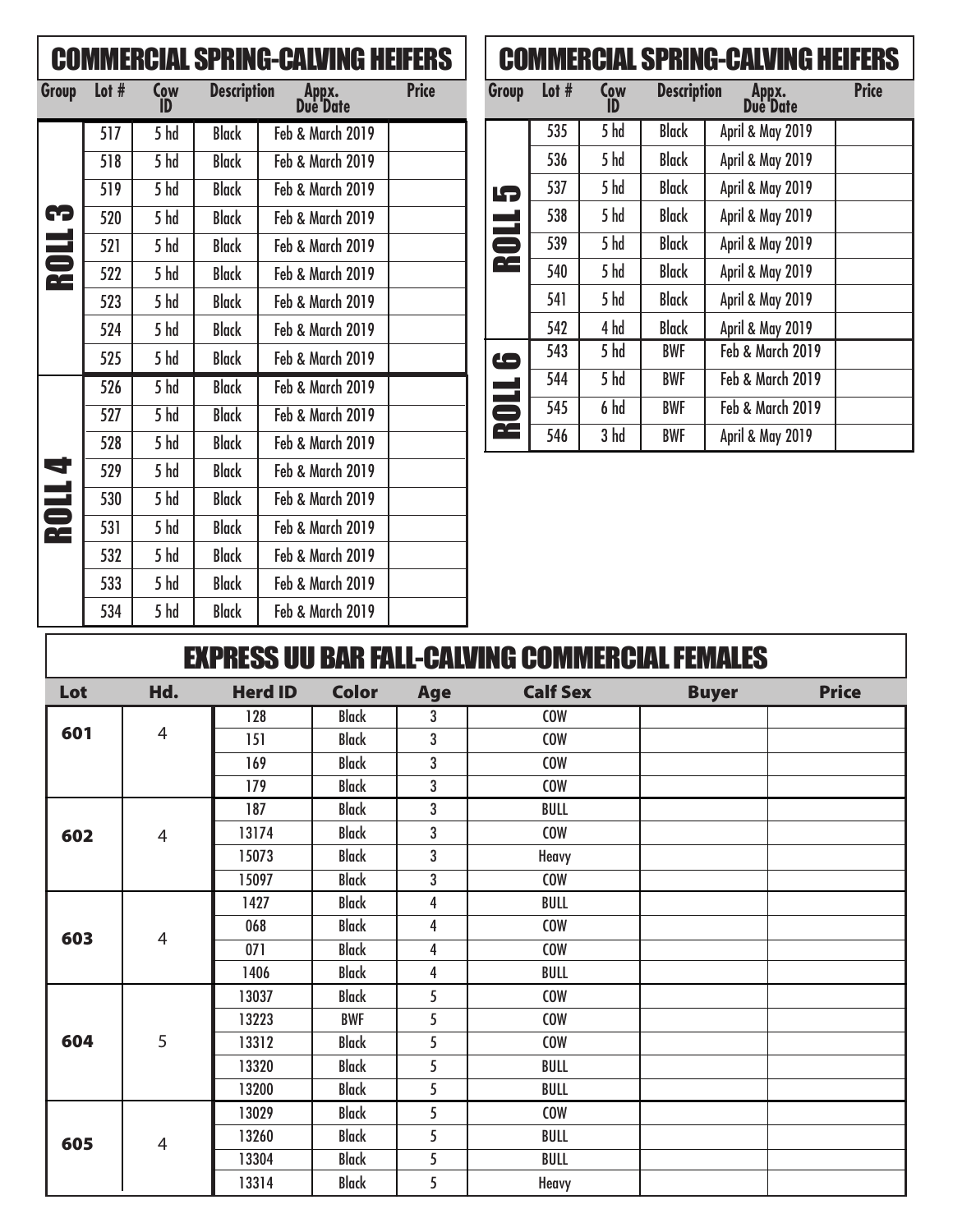| Lot | Hd.            | <b>Herd ID</b> | <b>Color</b> | Age            | <b>Calf Sex</b> | <b>Buyer</b> | <b>Price</b> |
|-----|----------------|----------------|--------------|----------------|-----------------|--------------|--------------|
|     |                | 13068          | <b>Black</b> | 5              | BULL            |              |              |
| 606 | 3              | 13423          | <b>Black</b> | 5              | BULL            |              |              |
|     |                | 13100          | <b>Black</b> | 5              | <b>COW</b>      |              |              |
|     |                | 138            | <b>Black</b> | 6              | Heavy           |              |              |
|     |                | 221            | <b>Black</b> | 6              | BULL            |              |              |
| 607 | 7              | 278            | <b>Black</b> | 6              | BULL            |              |              |
|     |                | 294            | <b>Black</b> | 6              | <b>COW</b>      |              |              |
|     |                | 1064           | <b>Black</b> | $\mathbf{z}$   | <b>COW</b>      |              |              |
|     |                | 1111           | <b>Black</b> | $\overline{1}$ | BULL            |              |              |
|     |                | 1228           | <b>BWF</b>   | 7              | <b>COW</b>      |              |              |
| 608 | $\overline{4}$ | 1253           | <b>BWF</b>   | 7              | BULL            |              |              |
|     |                | 0050           | <b>BWF</b>   | 8              | <b>COW</b>      |              |              |
|     |                | 0130           | <b>RED</b>   | 8              | <b>COW</b>      |              |              |

| <b>SPRING-CALVING COMMERCIAL COWS</b> |                       |                  |              |                |                          |              |              |  |  |
|---------------------------------------|-----------------------|------------------|--------------|----------------|--------------------------|--------------|--------------|--|--|
| Lot                                   | Hd.                   | <b>Herd ID</b>   | <b>Color</b> | <b>Age</b>     | <b>Est. Calving Date</b> | <b>Buyer</b> | <b>Price</b> |  |  |
|                                       |                       | 1482             | <b>Black</b> | $\overline{I}$ | 12/31/18                 |              |              |  |  |
| 701                                   | $\overline{3}$        | 5100             | <b>Black</b> | 6              | 12/31/18                 |              |              |  |  |
|                                       |                       | 5109             | <b>Black</b> | 6              | 12/31/18                 |              |              |  |  |
|                                       |                       | 4716             | <b>Black</b> | 8              | 12/31/18                 |              |              |  |  |
| 702                                   | 3                     | 4895             | <b>Black</b> | $\overline{7}$ | 12/31/18                 |              |              |  |  |
|                                       |                       | 5092             | <b>Black</b> | $\overline{6}$ | 12/31/18                 |              |              |  |  |
| 703                                   | $\overline{2}$        | 1168             | <b>Black</b> | 9              | 12/31/18                 |              |              |  |  |
|                                       |                       | 4657             | <b>Black</b> | 9              | 12/31/18                 |              |              |  |  |
|                                       |                       | 5057             | <b>Black</b> | 6              | 3/31/19                  |              |              |  |  |
|                                       | $\overline{2}$<br>704 | 5200             | <b>Black</b> | 4              | 4/5/19                   |              |              |  |  |
|                                       |                       | 5040             | <b>Black</b> | $\overline{7}$ | 4/5/19                   |              |              |  |  |
| 705                                   | 3                     | 5190             | <b>Black</b> | 8              | 3/31/19                  |              |              |  |  |
|                                       |                       | T <sub>251</sub> | <b>Black</b> | 8              | 3/31/19                  |              |              |  |  |
|                                       |                       | 4893             | <b>Black</b> | 6              | 5/15/19                  |              |              |  |  |
|                                       | 5                     | 5127             | <b>Black</b> | 5              | 5/15/19                  |              |              |  |  |
| 706                                   |                       | 5157             | <b>Black</b> | 5              | 5/5/19                   |              |              |  |  |
|                                       |                       | 5233             | <b>Black</b> | $\overline{4}$ | 5/20/19                  |              |              |  |  |
|                                       |                       | 5303             | <b>Black</b> | $\overline{4}$ | 5/5/19                   |              |              |  |  |
|                                       |                       | 0244             | <b>BWF</b>   | $\overline{I}$ | 5/5/19                   |              |              |  |  |
|                                       |                       | 1283             | <b>RED</b>   | $\overline{I}$ | 5/25/19                  |              |              |  |  |
| 707                                   | 5                     | 1568             | <b>Black</b> | 6              | 5/25/19                  |              |              |  |  |
|                                       |                       | R422             | <b>Black</b> | $\overline{I}$ | 5/15/19                  |              |              |  |  |
|                                       |                       | 4904             | <b>Black</b> | $\overline{7}$ | 5/15/19                  |              |              |  |  |
|                                       |                       | 8541             | <b>Black</b> | 8              | 5/10/19                  |              |              |  |  |
|                                       |                       | 4541             | <b>Black</b> | 8              | 4/15/19                  |              |              |  |  |
| 708                                   | 6                     | 4542             | <b>Black</b> | 8              | 5/15/19                  |              |              |  |  |
|                                       |                       | 4573             | <b>Black</b> | 8              | 4/15/19                  |              |              |  |  |
|                                       |                       | 4591             | <b>Black</b> | 8              | 5/10/19                  |              |              |  |  |
|                                       |                       | 4753             | <b>Black</b> | 8              | 4/15/19                  |              |              |  |  |
|                                       |                       | 3035             | <b>Black</b> | $10\,$         | 4/25/19                  |              |              |  |  |
|                                       |                       | 4004             | <b>Black</b> | 10             | 5/25/19                  |              |              |  |  |
| 709                                   | 6                     | 5237             | <b>Black</b> | $10\,$         | 3/31/19                  |              |              |  |  |
|                                       |                       | P866             | TIGER        | 6              | 5/25/19                  |              |              |  |  |
|                                       |                       | R222             | <b>Black</b> | $10\,$         | 5/15/19                  |              |              |  |  |
|                                       |                       | 4017             | <b>Black</b> | $10\,$         | 5/5/19                   |              |              |  |  |